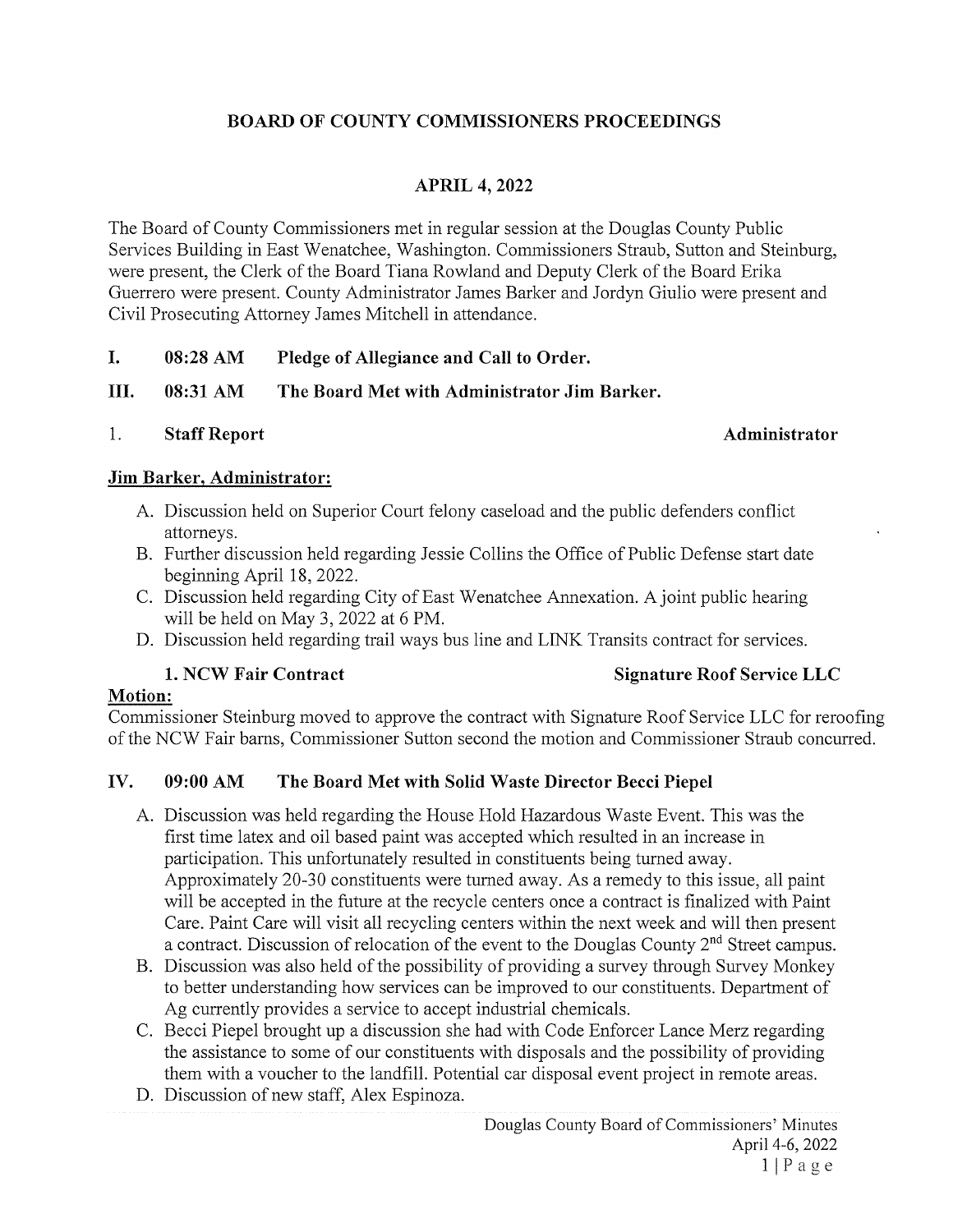## APRIL 4, 2022 CONTINUED

## V. 9:30 AM The Board Met with City of East Wenatchee Mayor Crawford and Lori Barnett.

- A. Discussion held regarding City of East Wenatchee Annexation with Lori Bamett and the notice of intent for a joint hearing that is scheduled for May  $3<sup>rd</sup>$  at 6 PM at the City Hall.
- B. City of East Wenatchee asked to participate in paint recycling program.

## V. 09:39 AM The Board Met with Transportation and Land Services County Engineer-Aaron Simmons

- A. General Updates
- B. Review of the City of Rock Island Annexation Agreement, further discussion regarding road maintenance.
- C. Discussion held on the City of East Wenatchee Annexation Meeting and the impacts for county road funds versus the transportation benefit area.
- D. Review of the Administrative Settlement for NW Empire Easement for right of way acquisition. Request for approval of \$6500 over appraised value for settlement.
- E. County Engineer provided an update that all weather related road restrictions have been lifted.

## Interim Land Services Director-Perry Hudson

- A. Discussion held regarding Rock Island Annexation and water and sewer. Issues came up regarding roads.
- B. Concerns regarding City of East Wenatchee Annexation and the urban growth area, as it relates to the adoption of city codes within the county urban growth areas. The county would like to review the adoption process of concurrent city codes. Interim Director will provide the board with an expansive review.
- C. Review of potential zoning changes from the City of Bridgeport.

# VI. 10:30 AM Board Administrative Session.

- A. Agenda review for the elected officials and department head meeting, set for the  $18<sup>th</sup>$  of April. The Board would like to formally introduce Jordyn Giulio and Jessie Collins.
- B. Update on Bridgeport Permit there are no construction documents, the contractor has not provided plans.
- C. Discussion held regarding COVID regulation signs posted throughout Douglas County buildings.
- D. Review of response letter to EFSEC regarding Badger Mountain Solar project.

With no further business, the Board Chairman called to recess the meeting at 11:00 AM, and will resume again on Tuesday, April 5, 2022 at the Douglas County Courthouse, Waterville, Washington.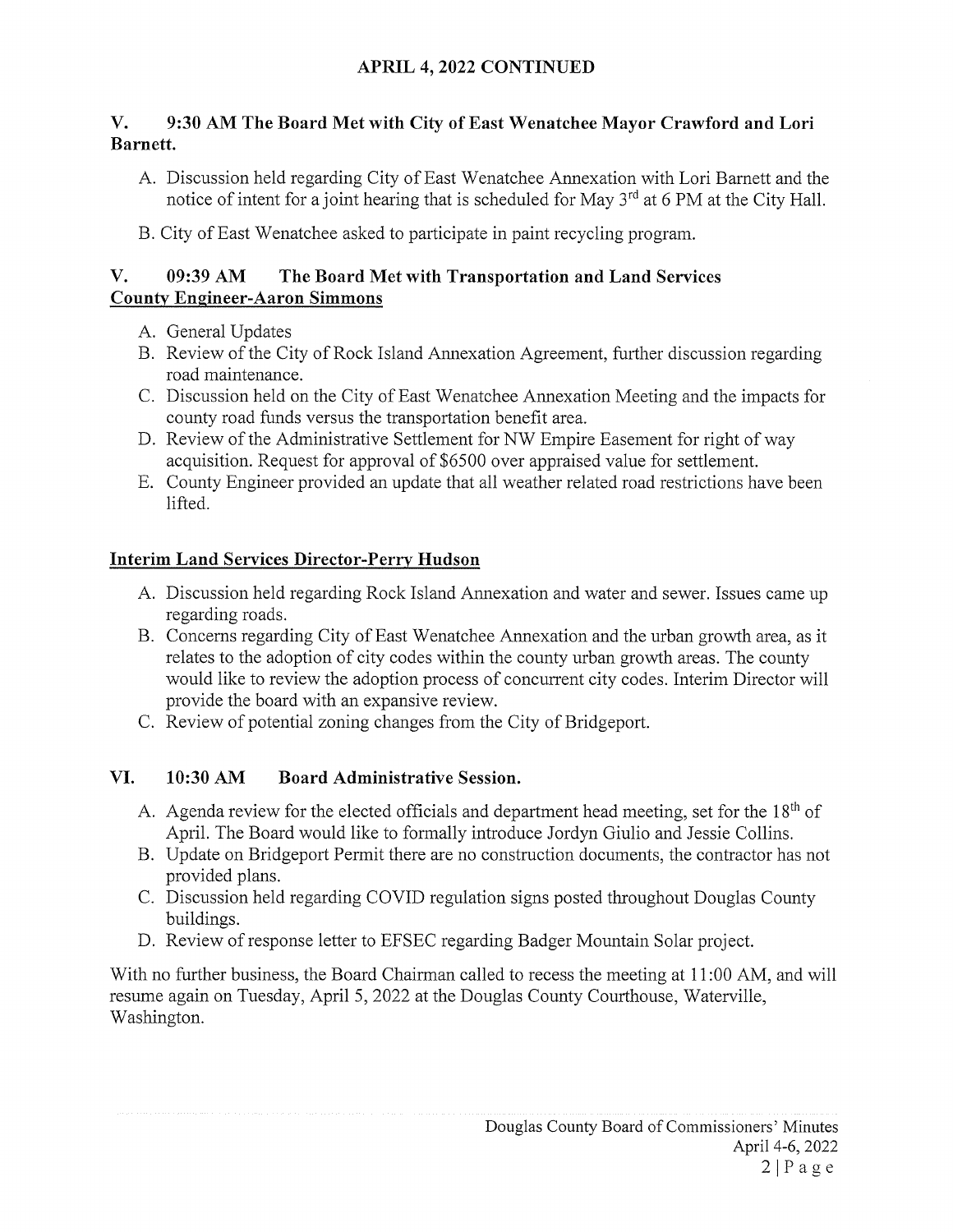## APRIL 5, 2022

The Board of County Commissioners met in regular session at the Douglas County Commissioners Chamber Waterville, Washington. Commissioners Straub, Sutton and Steinburg, were present, the Clerk of the Board Tiana Rowland was present. County Administrator James Barker and new Administrator Jordyn Giulio in attendance.

# I. 08:30 AM Pledge of Allegiance and Call to Order.

# II. 08:31 AM Public Comment.

1. No public present.

# III. 08:31 AM Call for Executive Session RCW42.30.110(1)(G)

# Executive Session  $RCW(42.30.110)(1)(g)$  Personnel:

Attendees: Commissioners Straub, Sutton, and Steinburg, County Administrator Jim Barker, New Administrator Jordyn Giulio, and Clerk of the Board Tiana Rowland.

At 8:31 AM Commissioner Straub called for executive session pertaining to personnel for employee reclassification for 20 minutes or until 8:51 AM. Commissioner Straub called to extended executive session for an additional <sup>5</sup> minutes. At 8:55 AM the Board ended executive session with no action taken.

# IV. 08:57 AM The Board Met with Administrator Jim Barker.

# 1. Staff Report Administrator

# Jim Barker, Administrator:

A. Review and approval of the Administrator's Decisions and Directives from 3.28.22, as well as the Public Records Request.

B. Update was provided to the Board on the Lion's Den commercial kitchen equipment, the owner has been contacted for removal of the equipment.

C. There has been a request for hydroponic tomatoes and fish pond within a property owner's back yard. The Board is fine with the activity as it will be contained in the homeowner's property.

D. Discussion held on cover crop for dust and weed abatement within the UGA, the Board believes this mitigation effort benefits the constituents and are in agreement to allow for this activity of Pumpkin cover crop located at Grant Road and North Perry Street. E. Staff will provide an update as to micro trenching next week.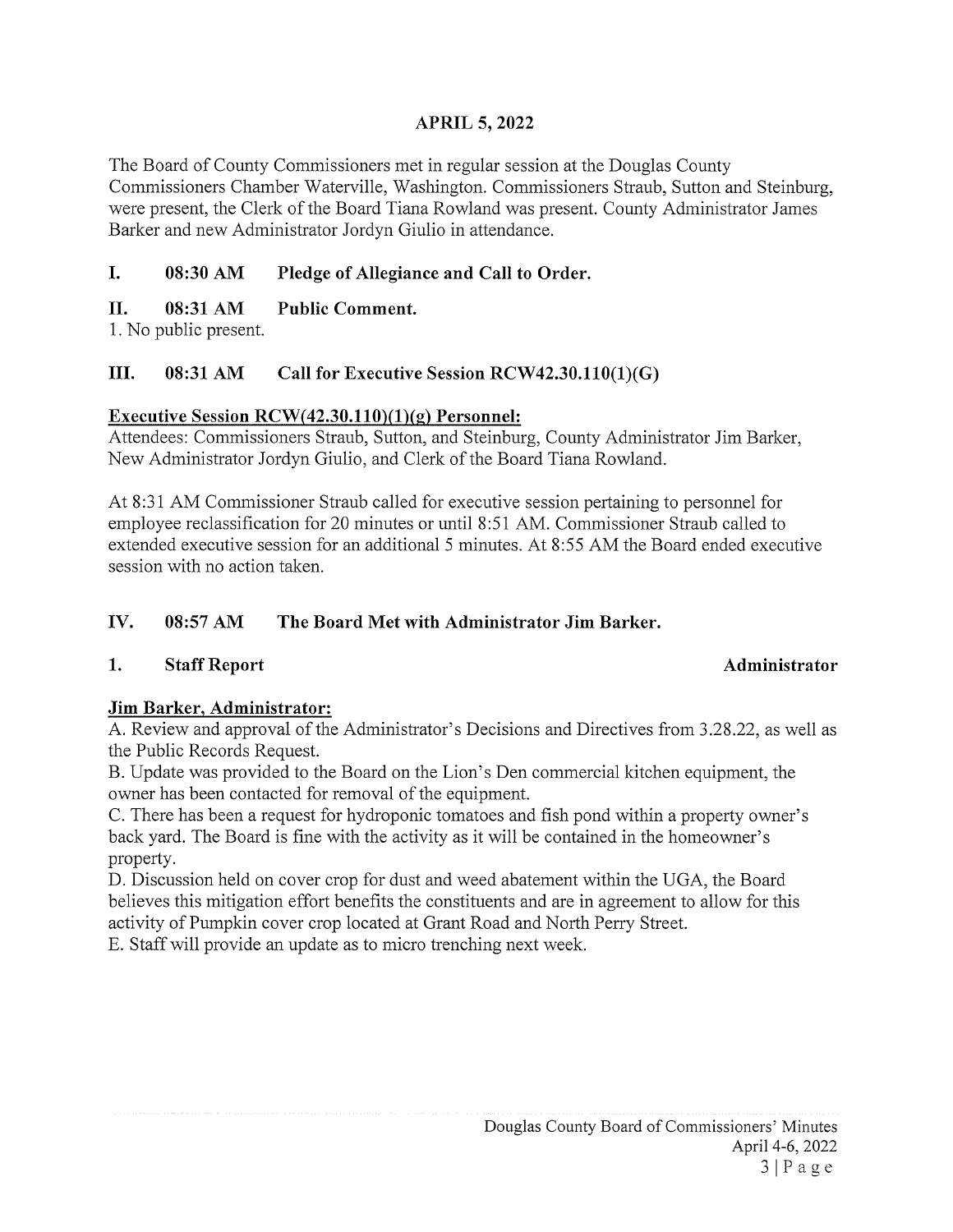## APRIL 5, 2022 CONTINUED

### 2. Personnel and administrator and Administrator and Administrator

### Jim Barker, Administrator:

- A. The Board approved the following Payroll Change notices: Jacob Poole, Area <sup>3</sup> Maintenance; Thane Lamar, Area 3 Maintenance.
- B. The MIS server administrator position will be posted today.
- C. Discussion held on the salary range for the additional attorneys for the Office of Public Defense.
- D. Recommendation of Salary Range 16-18 for the Deputy Public Defender position. The Board is in agreement to move forward with this recommendation.

## V. 09:17 AM The Board Met with Prosecuting Attorney Gordon Edgar.

A. Discussion held on the grant funding that will be awarded to the counties based on the Opioid settlement. There is an Memorandum of Understanding for the allocation of settlement funds based off the number of deaths, and delivered opioids within the county.

### VI. 09:24 AM The Board Met with Transportation Land Services. Aaron Simmons, County Engineer:

A. Overview of the Administrative Settlement Memorandum

B. Discussion held on the run away truck and fatality on McNeil Canyon road. The Board discussed additional signage at the top of the Roadway and notification of the hairpin turn at the bottom of the mountain.

## 1) Administrative Settlement Agreement CRP 989 Empire Motion:

Commissioner Steinburg moved to approve the settlement agreement with Tierra Right of Way for right of way acquisition at Empire Ave and  $35<sup>th</sup>$  street; Commissioner Sutton seconded the motion and Commissioner Straub concurred.

## 2) Interlocal Agreement Douglas County PUD CRP 989 Empire Motion:

Commissioner Steinburg moved to approve the interlocal agreement with the Douglas County PUD for Empire Avenue; Commissioner Sutton seconded the motion and Commissioner Straub concurred. \*Audjtor 's AFN: 3254118

# Perry Huston, Interim Land Services Director:

A. Overview of the letter EFSEC Comments Badger Mountain Solar project.

B. Overview of the following memorandums, scope of work for Berk Consulting, Baker Flats

UGA expansion, and City of Rock Island UGA expansion and annexation.

C. The Board would like to move forward with the Badger Bench UGA land designation and de designation expansion primary scope of work for BERK consulting and the Baker Flats zoning area as the secondary focus.

D. Further discussion held on the expansion of the Rural Service District zoning on the Dufenhorst project. The Board are still in support of moving the project forward.

E. Update provided to the Board on the Port District's service expansion and contract with the National Guard.

> Douglas County Board of Commissioners' Minutes April 4-6, 2022  $4|Page$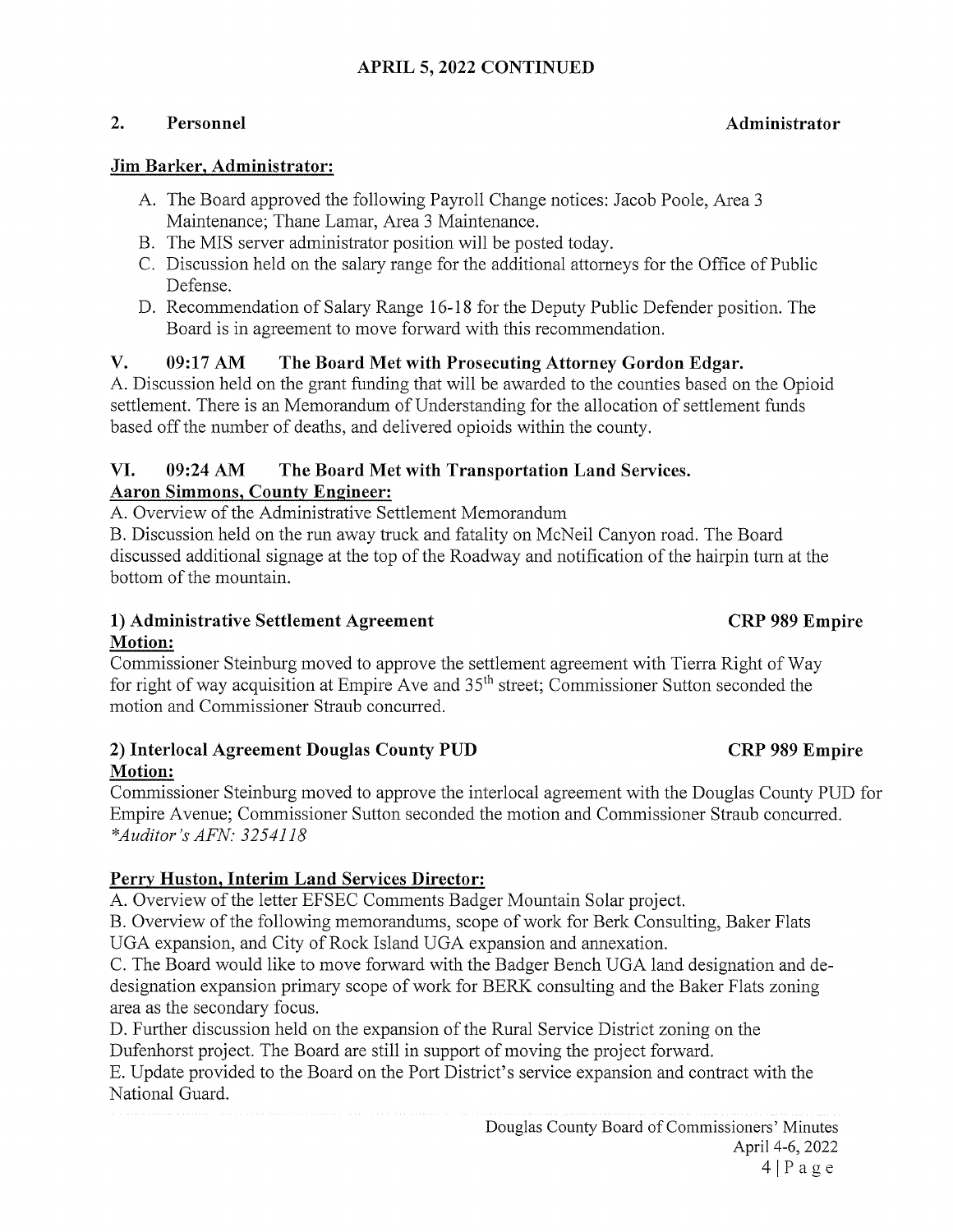# APRIL 5, 2022 CONTINUED

## V. 10:10 AM The Board Held an Administrative Work Session.

A. Review of claim for damages from Axel Garcia, the fence was damaged during plowing.

## 1) Appointment to the Chelan Douglas Health District Chelan County Resolution #2022-35 Motion:

Commissioner Steinburg moved to approve resolution 2022-35 the appointments to the Chelan Douglas Health District; Commissioner Sutton seconded the motion and Commissioner Straub concurred.

### 2) One Washington Memorandum of Understanding between Washington Municipalities Motion:

Commissioner Sutton moved to approve the memorandum of understanding for the Pharmaceutical Supply Chain settlement related to opioid disbursement; Commissioner Steinburg seconded the motion and Commissioner Straub concurred.

## 3) Joint Meeting City of East Wenatchee Annexation CE 22-24A Motion:

Commissioner Sutton moved to approve resolution CE 22-24A the notice of hearing for the joint meeting with the City of East Wenatchee for the Annexation Interlocal Agreement set for Tuesday, May 3, 2022 at 6:00 PM in East Wenatchee City Hall; Commissioner Steinburg seconded the motion and Commissioner Straub concurred.

# VII. 10:00 AM Consent Agenda:

Commissioner Steinburg made a blanket motion to approve the consent agenda items as presented; Commissioner Sutton seconded the motion and Commissioner Straub concurred.

## 1) Buyer's Agency Agreement Sharmon Evenhus-Huber Motion:

Commissioner Steinburg moved to approve the agreement for the purchase of 144  $\&$  146 19<sup>th</sup> Street East Wenatchee; Commissioner Sutton seconded the motion and Commissioner Straub concurred.

## 3) Stewart Title Insurance 144 &146 19<sup>th</sup> Street Parcels

# 4) Approved Correspondences:

a. Sonia Bumpus, EFSEC comments for the Badger Mtn. Solar Project

b. Senator Patty Murray, letter of support Regional Port Gigawatt project at Pangborn

c. Senator Patty Murray, letter of support Chelan Douglas Community Action Council Food Distribution Center

d. Representative Kim Schrier, letter of support Chelan Douglas Community Action Council Food Distribution Center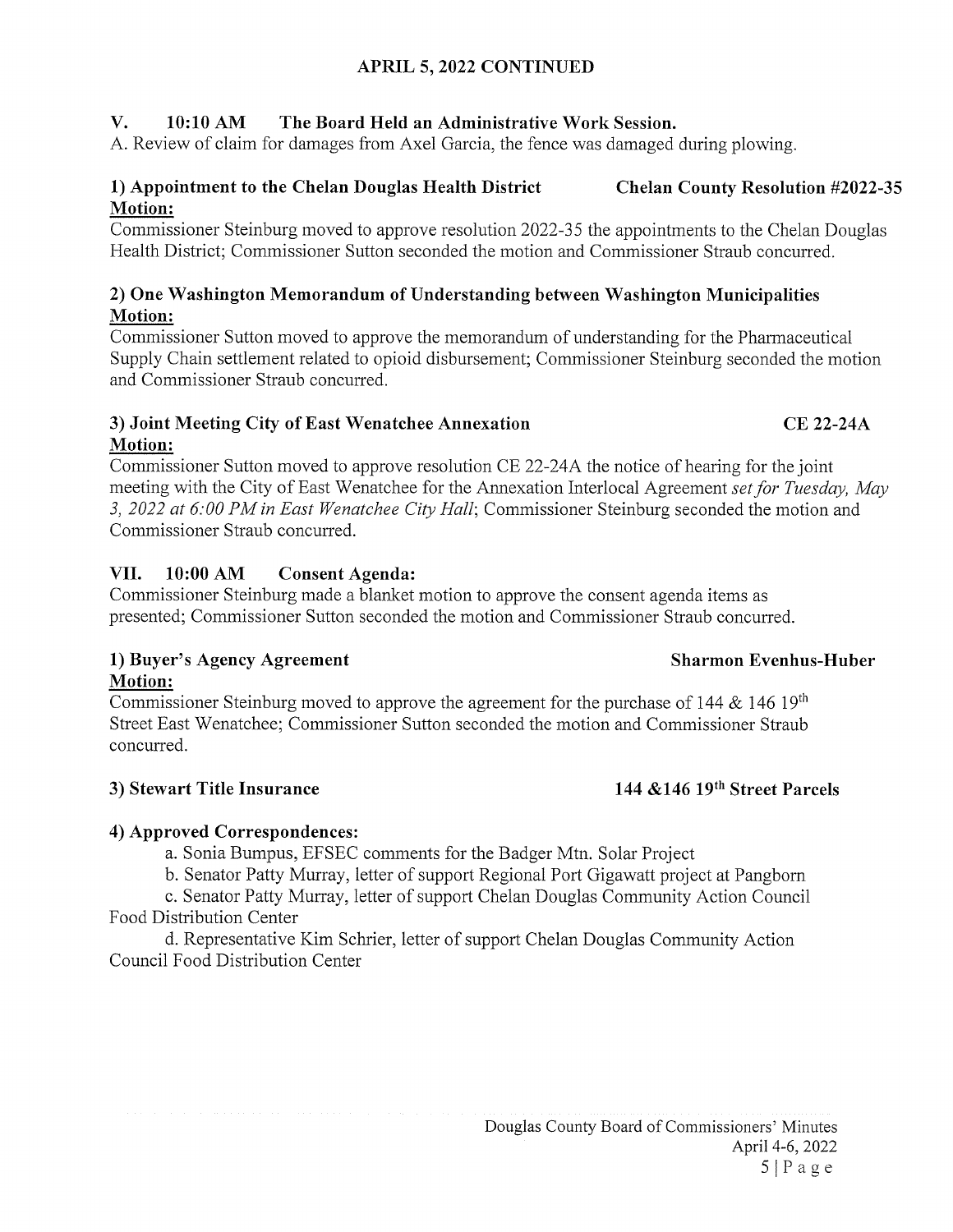# APRIL 7, 2022

The Board of County Commissioners met in regular session at the Douglas County Public Services Building East Wenatchee, Washington. Commissioners Straub, Sutton were present, the Clerk of the Board Tiana Rowland was present. County Administrator James Barker in attendance. Commissioner Steinburg was excused.

## I. 09:00 AM The Board Met with Representative Dye and Representative Klicker A. Introductions

B. Review of Douglas County Ordinance TLS 21-17-47B the Alternative Energy code language. Further discussion held on the concerns surrounding the esthetics for alternative energy related to wind mills in alternate counties, as well as the concerns for noise pollution. Concerns raised pertaining to ensuring property rights, with concern for constituent desires opposing the development and environmental concerns. Representative Klicker provided an overview of the House Bill sponsored in 1831, this did not meet the time for session and Representative Dye incorporated a portion of Rep. Klicker's proposal in to Bill 1812 empowering the public process for the EFSEC committee.

Representative Dye overviewed the Bills components of economic impact and payments for view shed impairment, land use zoning. Concerns raised for the land use sprawl for energy siting.

Perry Huston provided the insight based off the State Supreme Court Briefing for Kittitas County, EFSC statutes preemptively does not need to follow the Growth Management Act. Specifying designating zoning areas for development of alternate energy within the county. Zoning overlay or siting district is an opportunity to designate the location of renewable energy projects. The federal agency requirement of coordination for projects,

Discussion held on letter of notice for counties identifying the opportunities for local control in designating lands, and further participation with WSAC for support in financial impacts to counties.

# II. 10:30 AM The Board Met with Land Services Director Perry Huston.

- A. Review of the Interlocal Agreement with the City of East Wenatchee, page 4 within the recitals will need to be updated to read the Douglas County Review Board notice follows the adoption of the Interlocal Agreement.
- B. Concerns raised regarding the permits received by the county in the interim of the annexation adoption until the City of East Wenatchee can take over the permitting process. The County would not receive compensation for the permit fees and construction revenue, for applications incurring within the proposed city boundaries. The City should administer the project as the benefit would be received by the city, the Board would like to move forward with an amendment to the Interlocal Agreement denoting this responsibility.

There being no further business, the Chairman of the Board in accordance with RCW 42.30.90 adjourned the meeting. The Board of County Commissioners are to meet again on Monday, April 11, 2022 at the Douglas County Public Services Building, East Wenatchee, Washington.